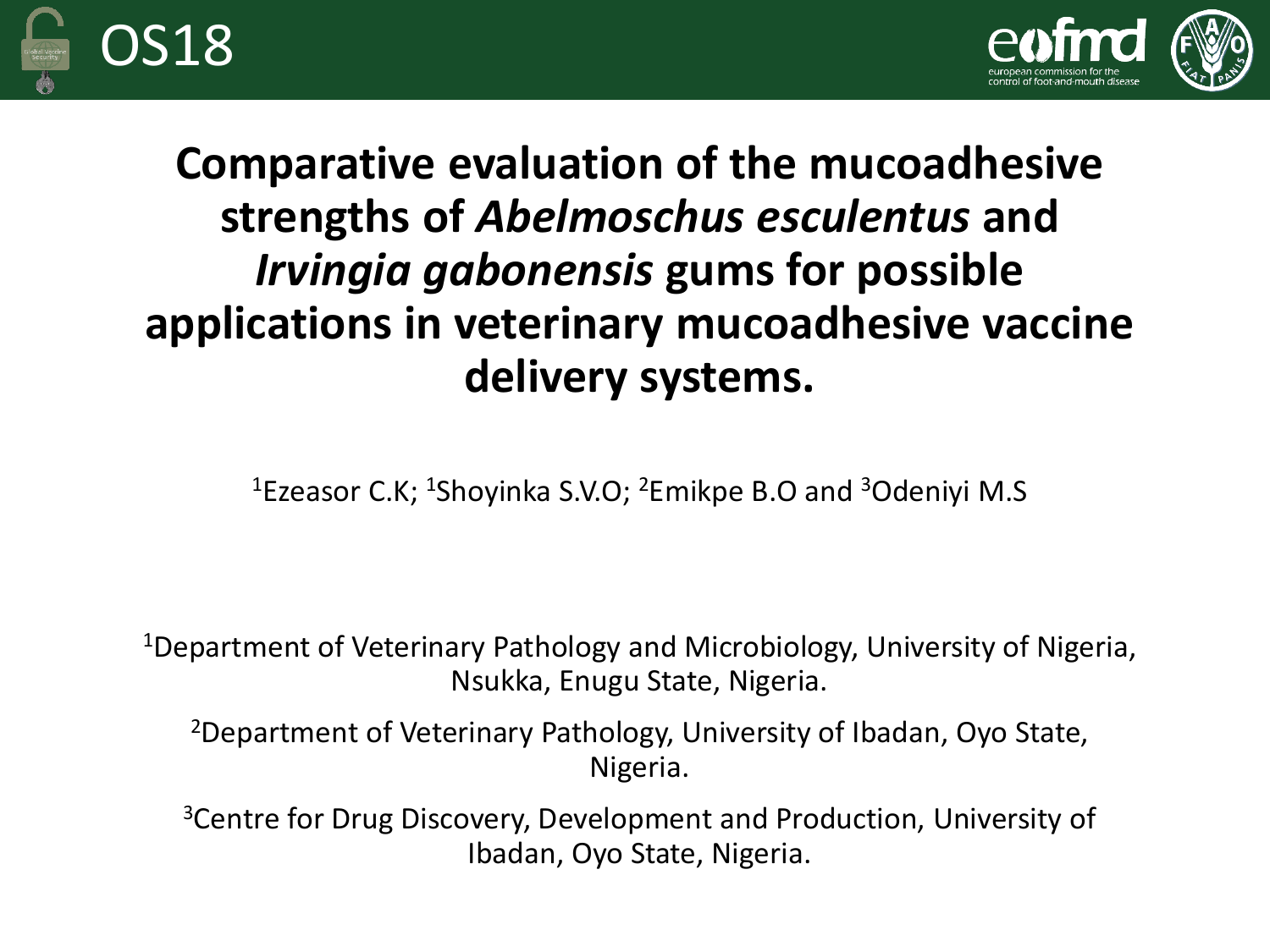



# **INTRODUCTION**

- Studies have shown that mucosal vaccination can successfully induce both **systemic** and **mucosal immune responses,** thus preventing the invasion and colonization of pathogens on the mucosal surfaces.
- Mucosal vaccination in livestock has faced varying limitations due to certain factors of which includes; **low contact time** resulting in poor antigen uptake and possible **enzyme degradation** with regard to the oral or gastrointestinal route
- **Mucoadhesive Vaccine Delivery Systems** (NMVDS) for existent livestock vaccines to maximize their effectiveness in terms of optimal cellular and humoral immune response and disease control is fast gaining popularity.
- Antigen charged mucoadhesive can bind temporarily unto mucus membranes thus decreasing the transit time, potentially forms a temporary depot system for gradual continuous antigen release, activation and recruitment of antigen presenting cells (APCs) with subsequent formation of high affinity antibodies.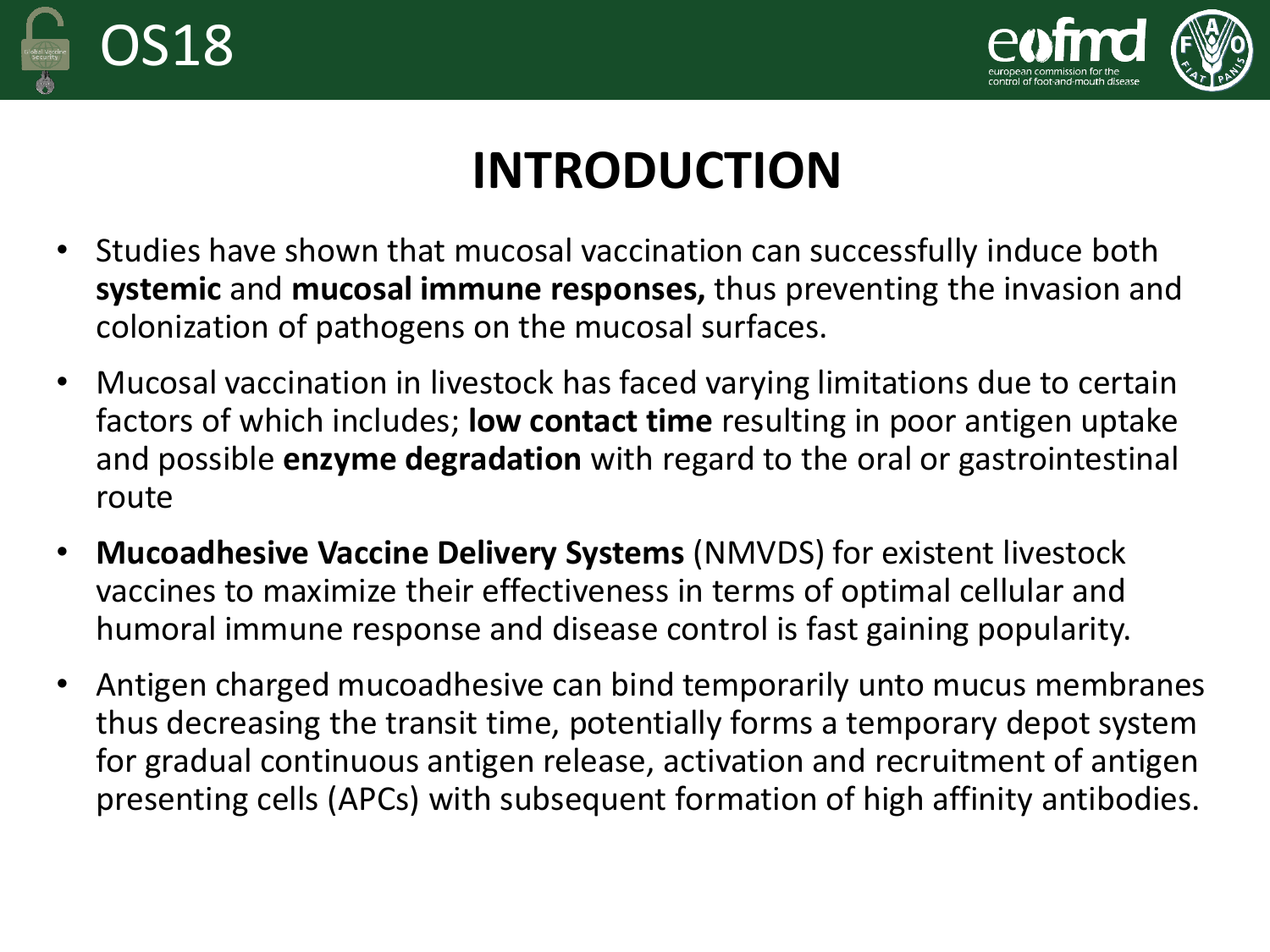



- The potentials of *Abelmoschus esculentus* (Okra) and *Irvingia gabonensis* (Bush mango) plant gums for mucoadhesive for vaccine delivery have not been explored.
- This study was designed to evaluate ex vivo, the effects of different methods of gum extraction on the mucoadhesive strengths of *AE* and *IG* gums.

### **RESEARCH QUESTIONS**

- Do the plant extracts have substancial mucoadhesive strength on cattle and goat mucous membranes ex-vivo?
- Does the method of plant gum extraction affect the mucoadhesiveness on cattle and goat tissues ex-vivo?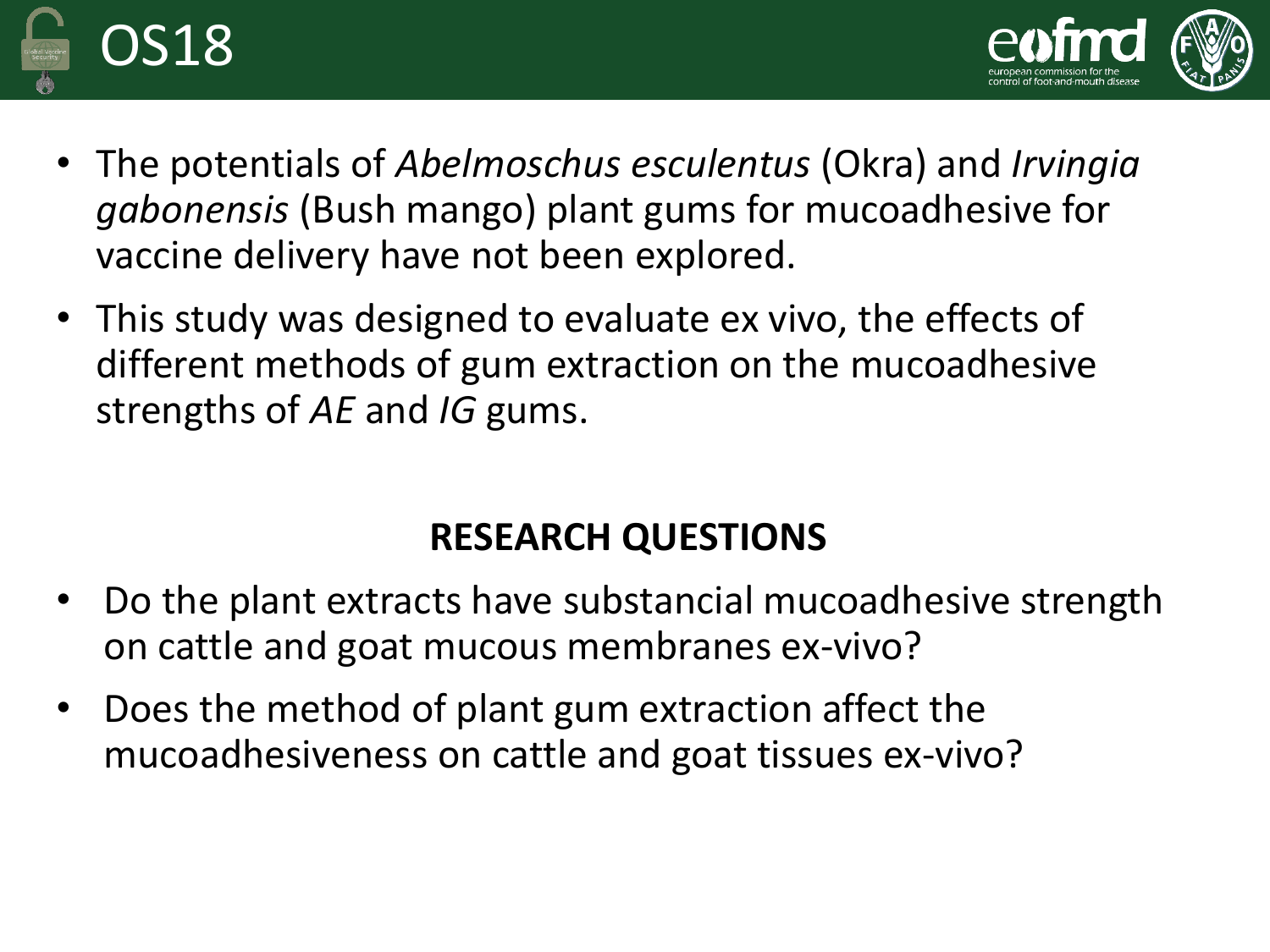



### **METHODS**

#### **Gum extraction and preparation**

#### • *Abelmoschus esculentus* **plant preparation and gum extraction**

5kg weight of *Abelmoschus esculentus (okra)* fruits were purchased from the local market. The fruits were washed in distilled water and the seeds were carefully removed. The mesocarp were homogenized using a mechanical blender and filtered with muslin cloth. The resultant mucilaginous material was divided into two equal parts and the gums were extracted with acetone and subsequently oven-dried and freezedried as described by Sharma et al., (2013) and Tawari et al., (2018), respectively.

#### • *Irvingia gabonesis* **seed preparation and gum extraction**

*Irvingia gabonensis (bush mango)* seeds were purchased from the local fruit market. The seed were pulverized and dried under room temperature. The pulverized seed materials were divided into two equal parts. The gums were extracted using sodium chloride (NaCl) and acetone and subsequently freeze-dried and oven-dried as described by Ogaji et al., (2012) and Onyishi and Chime (2013), respectively.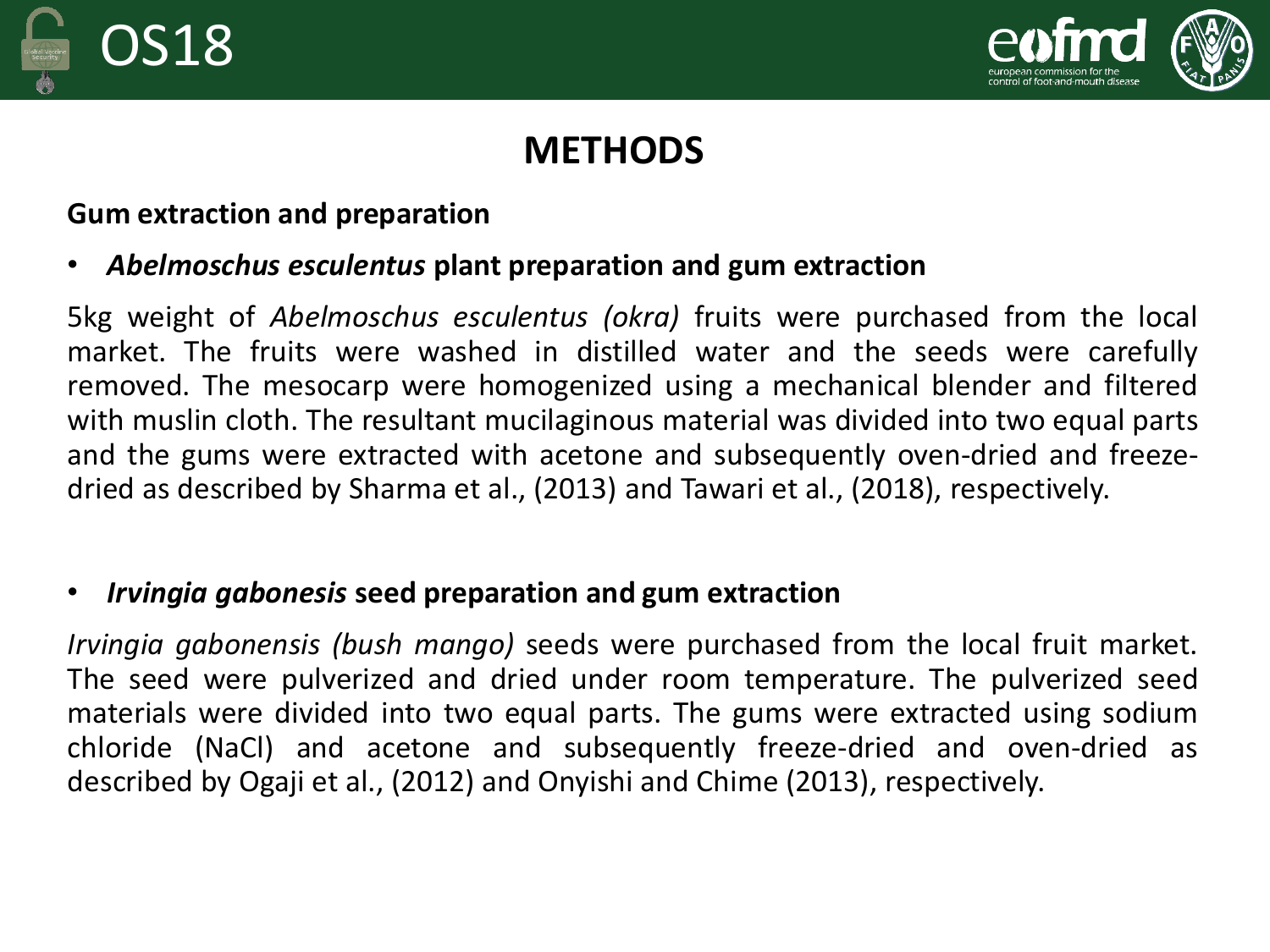



#### **Tissue preparation**

• About 5cm x 4cm each of freshly excised nasal mucosa, trachea and duodenum from cattle and goat collected from the local abattoir were used for the experiment. The tissues were collected within 15 minutes of slaughter.

#### **Quantification of mucin-polymer bioadhesive strength**

- This was determined as describe by Emikpe et al., (2016). A tablet dissolution machine (Copley dissolution apparatus) (Figure 1a) was adaptively used to quantify the mucin polymer bioadhesive strength.
- The machine was used to quantify the mucin-polymer adhesive strength by determining the peak adhesion time in a hydrated environment (physiologic buffer, pH and temperature) while the revolution of the machine probe provided a measure of the shear stress of the gum on the biologic tissue (Odeniyi et al., 2013).
- The peak adhesion time was the time it takes for a mucoadhesive material compressed into tablet to detach from an animal tissue mounted on the probe of the dissolution machine under physiological conditions which simulates the interplay of the in vivo condition.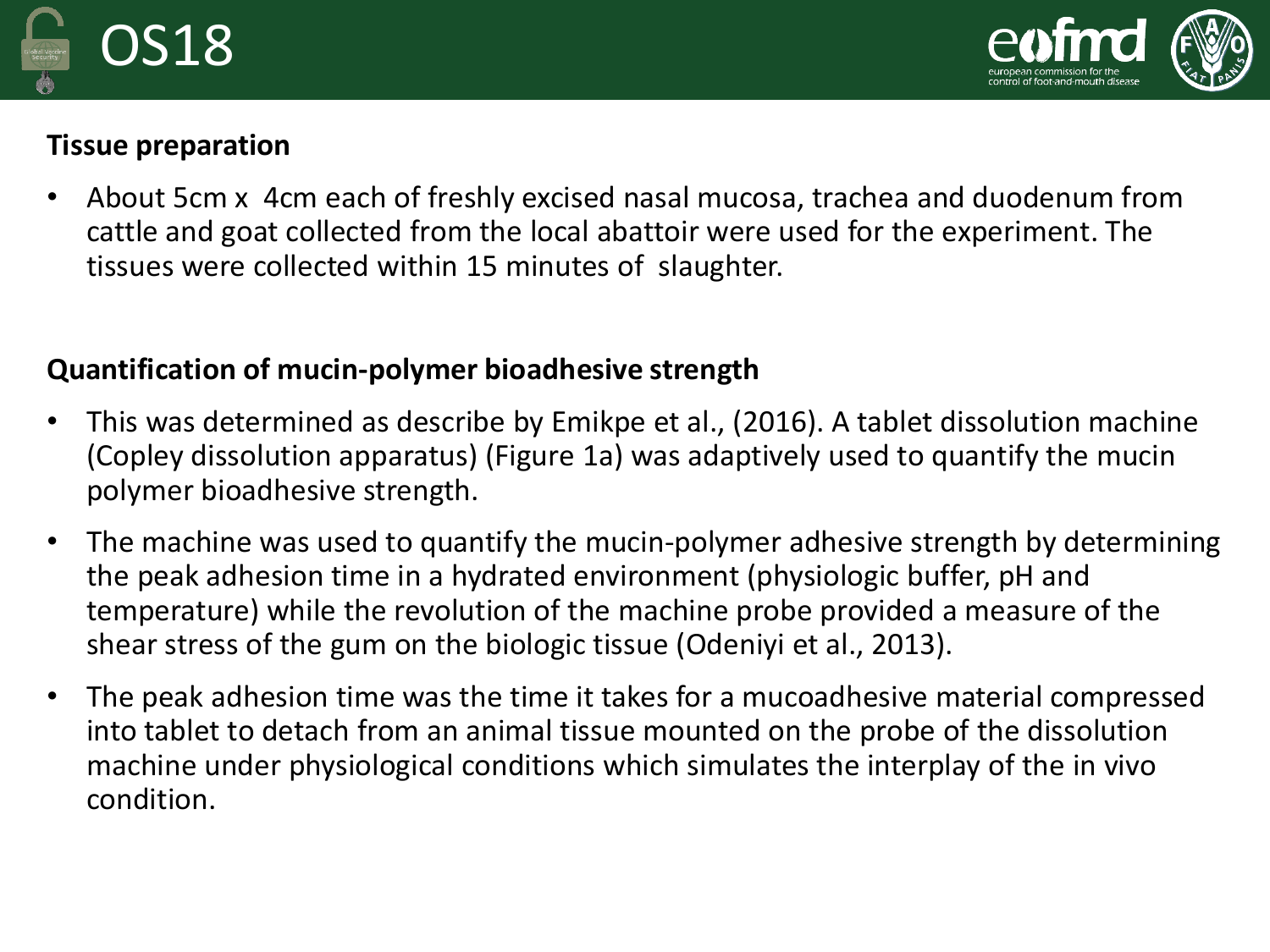



#### **Experimental procedure**

- The freshly excised and trimmed animal tissues were firmly mounted on a cassette and attached to the probe of the tablet dissolution machine.
- The gum tablets were carefully placed until it becomes adhered to the mucosal surface of the tissues (Figure 1b) which was then lowered slowly into a beaker containing phosphate buffered solution at pH 6.8. The beaker sits within a large water bath maintained at 37°C.
- The machine was then set at 50 revolutions per minute to mimics in vivo physiologic fluid, pH and/or peristaltic movement of the contractile smooth muscles.
- The time it took for the gum tablet to detach fully from the tissue is recorded as the peak adhesion time (PAT). This adhesion time is a reflection of the strength of interaction between the gum and mucosal layers of the tissues under simulated in vivo conditions.
- The procedure was conducted in replicates for the different extraction methods on the same tissues from the different animals as mentioned above. The average peak adhesion time was evaluated using Graphpad prism software, version 7.0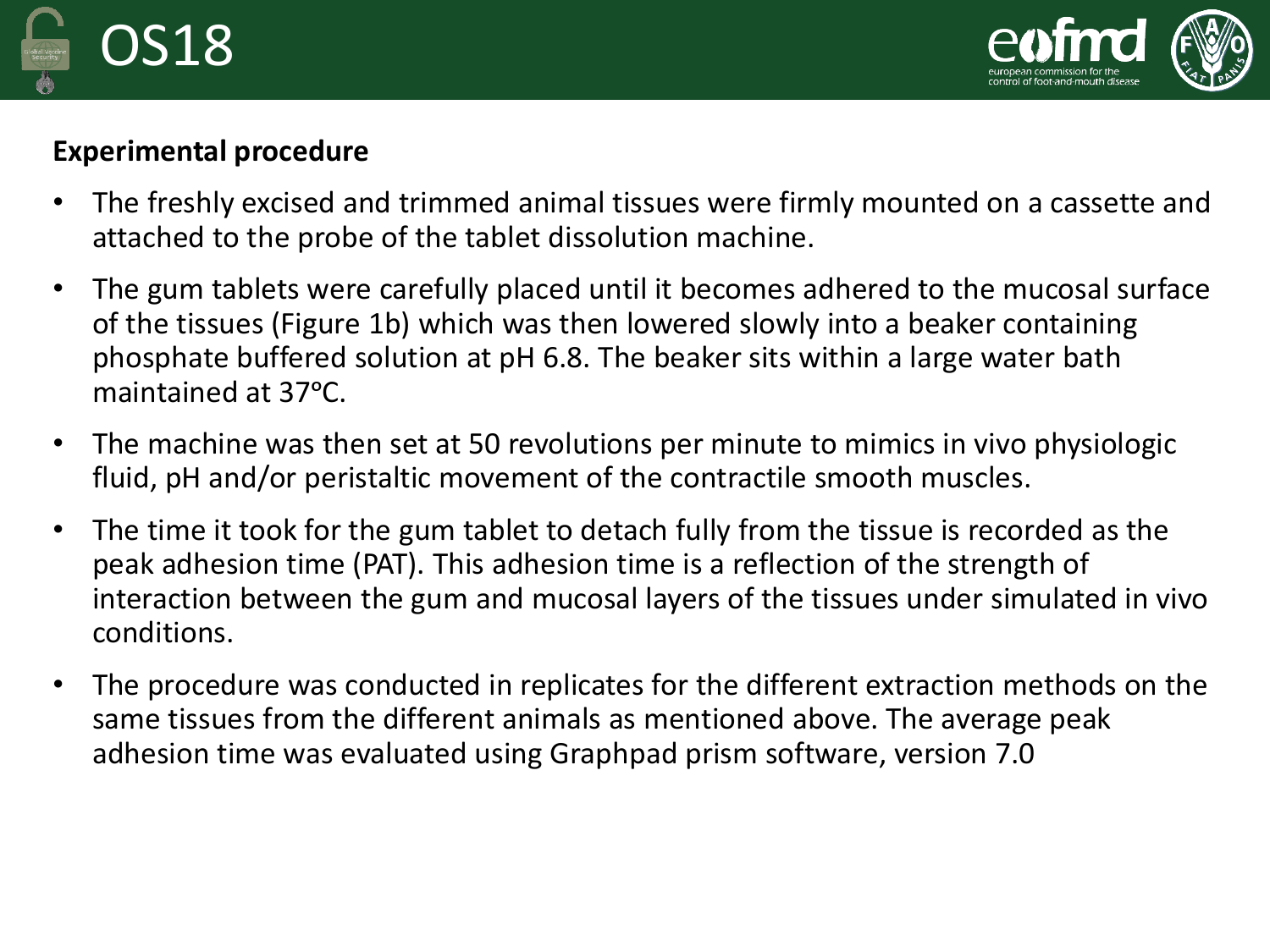







**Figure 1a**: Tablet dissolution machine

Figure 1b: Gum extract tablet on tissue, attached to the probe of the tablet dissolution machine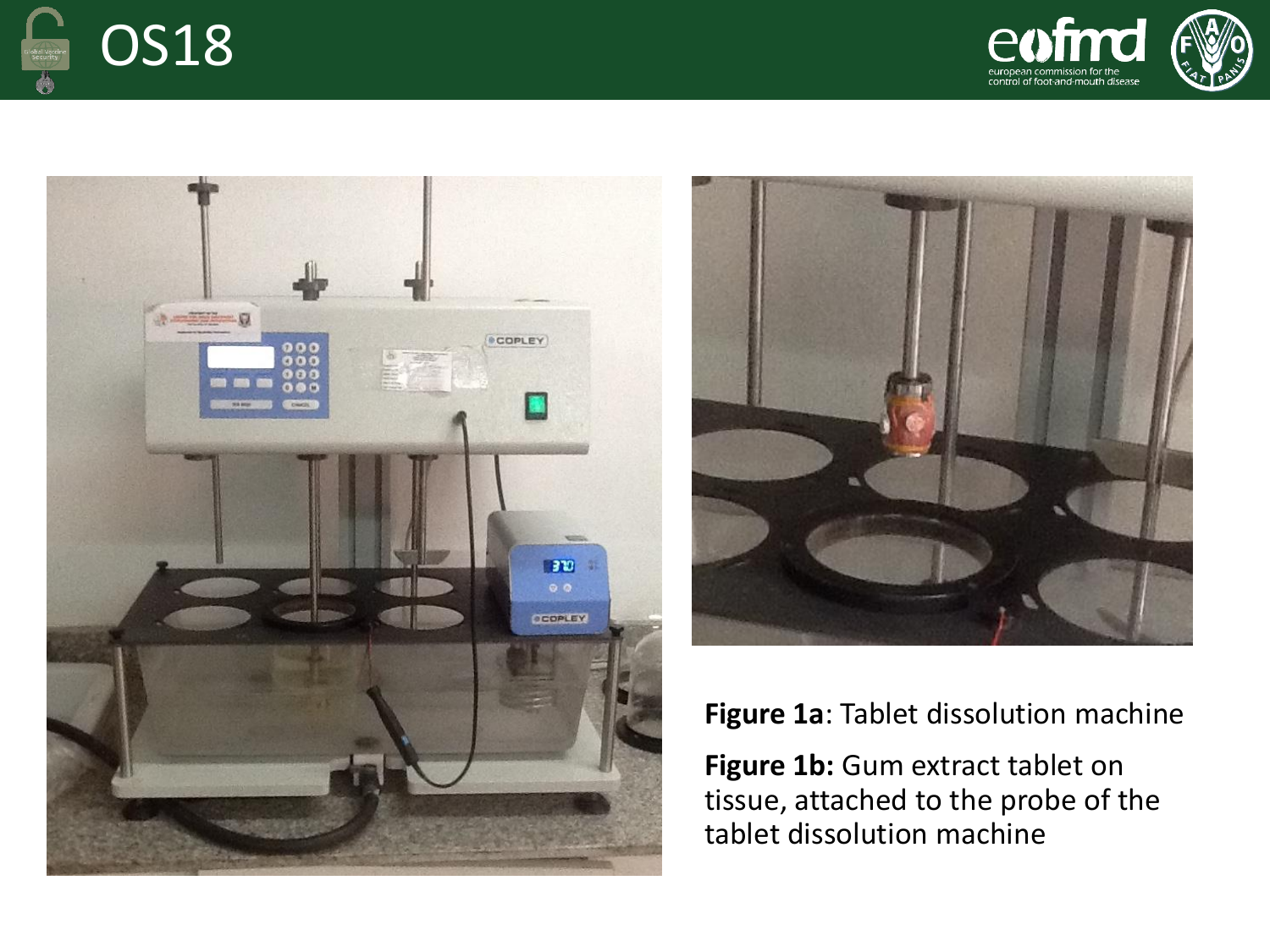



## **RESULTS**

| <b>Mucosal Tissue</b>          |                 | <b>Acetone Precipitated</b><br>(Sharma et al., 2013) | <b>Acetone</b><br>and<br>precipitated<br>lyophilized<br>(Talawi et al., 2018) |
|--------------------------------|-----------------|------------------------------------------------------|-------------------------------------------------------------------------------|
| <b>Goat</b><br><b>Mucosa</b>   | <b>Nasal</b>    | $192 \pm 21$ sec.                                    | $316 \pm 33$ sec.                                                             |
|                                | <b>Trachea</b>  | $358 \pm 34$ sec.                                    | $612 \pm 46$ sec                                                              |
|                                | Intestine       | $334 \pm 42$ sec.                                    | $504 \pm 44$ sec                                                              |
| <b>Cattle</b><br><b>Mucosa</b> | <b>Nasal</b>    | $212 \pm 31$ sec.                                    | $237 \pm 22$ sec                                                              |
|                                | <b>Tracheal</b> | $585 \pm 45$ sec.                                    | $1053 \pm 87$ sec                                                             |
|                                | Intestine       | $475 \pm 39$ sec.                                    | $651 \pm 55$ sec                                                              |

**Table 1.** Peak adhesion time (PAT) of *Abelmoschus esculentus* gum polymer on the nasal mucosa, tracheal and gastrointestinal mucosa of cattle and goat.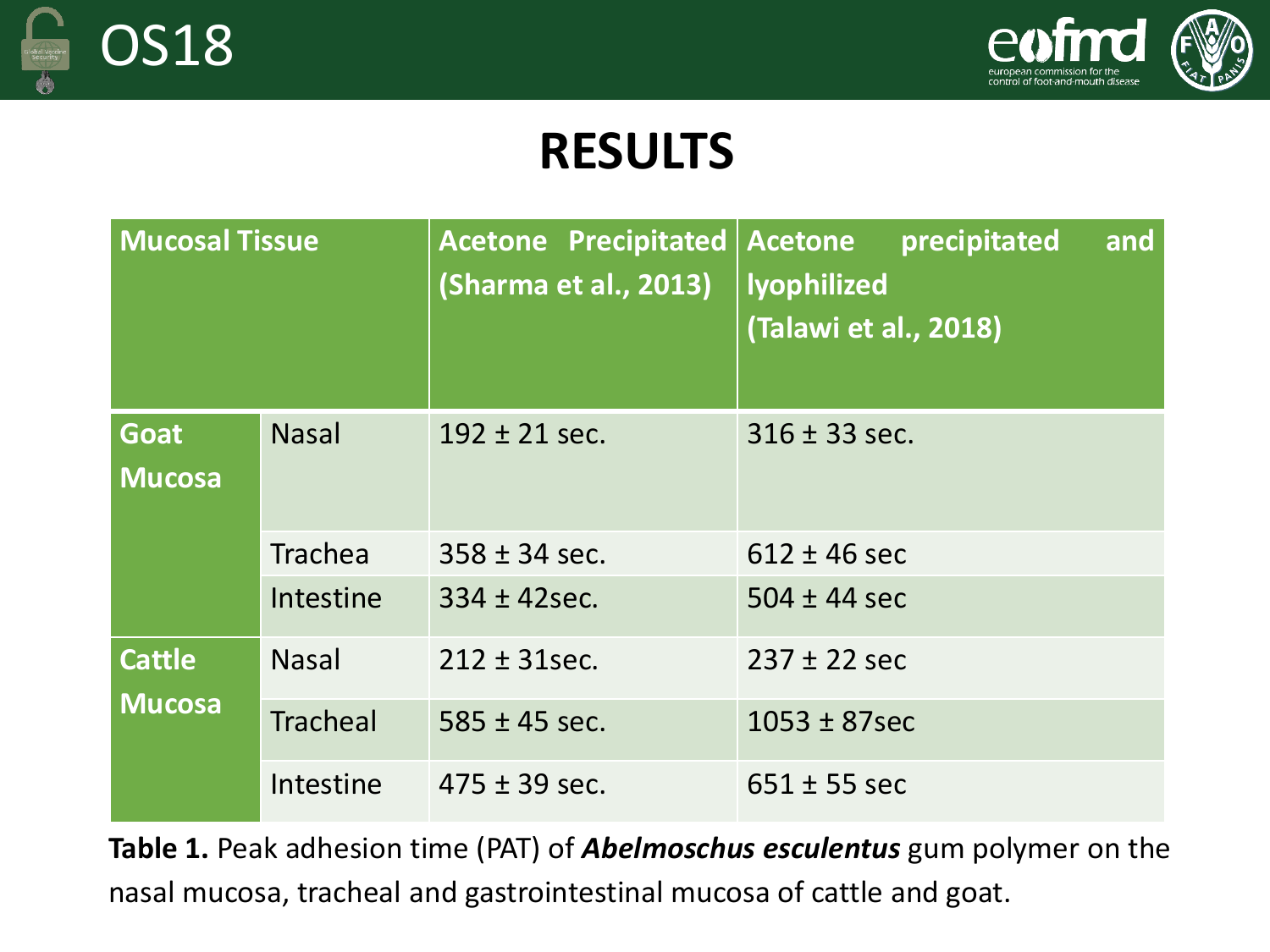



| <b>Mucosal Tissue</b> |                 | <b>Acetone precipitated</b><br>(Onyishi & Salome,<br>2013) | <b>NaCl + Iyophilisation</b><br>(Ogaji et al., 2012) |
|-----------------------|-----------------|------------------------------------------------------------|------------------------------------------------------|
| <b>Goat</b>           | <b>Nasal</b>    | $57 \pm 12$ sec                                            | $1766 \pm 73$ sec                                    |
| <b>Mucosa</b>         | <b>Trachea</b>  | $83 \pm 23$ sec                                            | $2116 \pm 101$ sec                                   |
|                       | Intestine       | $167 \pm 45$ sec                                           | $7044 \pm 117$ sec                                   |
| <b>Cow</b>            | <b>Nasal</b>    | $97 \pm 37$ sec                                            | $1508 \pm 77$ sec                                    |
| <b>Mucosa</b>         | <b>Tracheal</b> | $110 \pm 32$ sec                                           | $1721 \pm 98$ sec                                    |
|                       | Intestine       | $183 \pm 33$ sec                                           | $3212 \pm 145$ sec                                   |

**Table 2**. Peak adhesion time (PAT) of *Irvingea gabonensis* gum polymer on the nasal mucosa, tracheal and gastrointestinal mucosa of cattle and goat.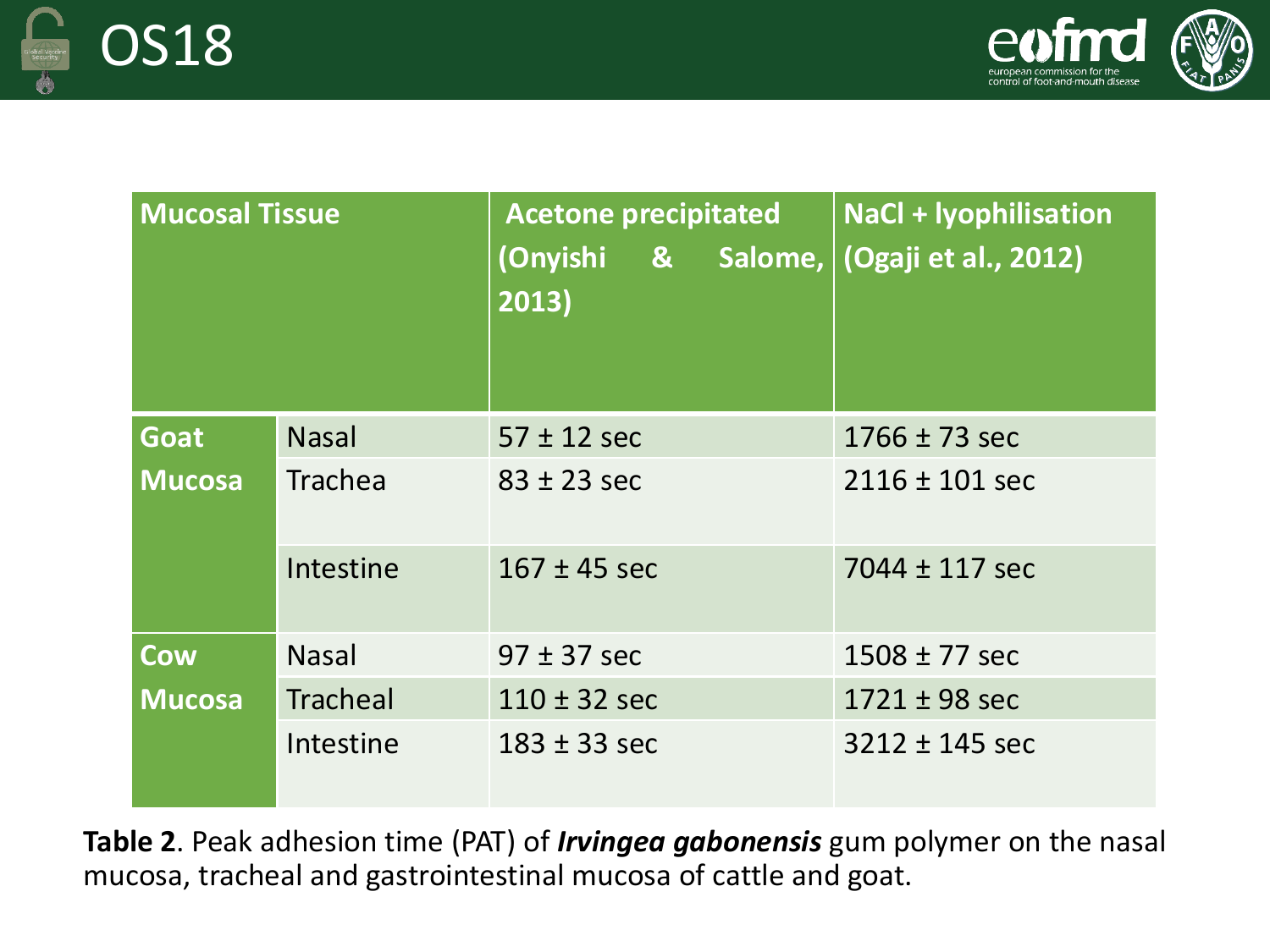



# **DISCUSSION AND CONCLUSION**

- The means Peak adhesion times (PAT) of both extraction methods used for *A. esculentus* study were moderately low in all the test mucous membranes in both species which reflects a relatively poor mucoadhesiveness. Thus, both extraction methods may not be ideal for the production of mucoadhesive gums for use as mucosal vaccine or drug delivery system in ruminants.
- The **acetone precipitated and oven-dried gum polymer extract** of *I. gabonensis* showed a transiently low mean PAT on all the test mucous membranes in both cattle and goat.
- In comparison with the **NaCl extracted and freeze-dried method**, Pearson's chi-squared analysis showed a significantly higher PAT (p<0.05) on the nasal, tracheal and intestinal mucosae of both cattle and goat.
- This result suggest that *I. gabonesis* (bush mango) gum is more suitably for use in mucoadhesive delivery in ruminants more than *A. esculentus* (okra) gum.
- The findings of this work have also shown that the methods of polymer extraction, plays a very important role in the mucoadhesiveness.